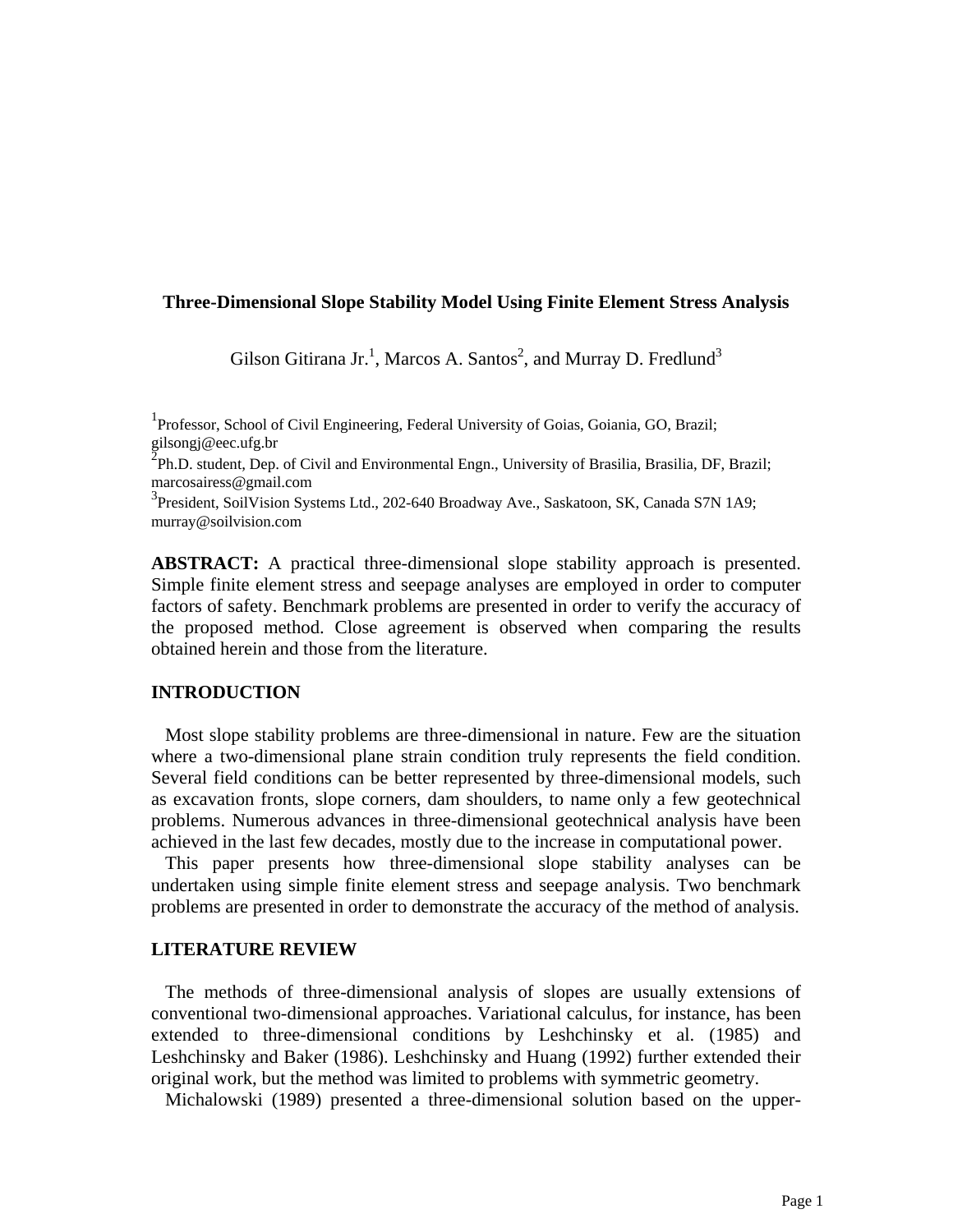bound theorem. The solution was limited to homogeneous slopes. More recently, Farzaneh and Askari (2003) have extended the work by Michalowski (1989) to non homogeneous slopes. Chen et al (2001a, 2001b) have also presented an upper-bound solution for three-dimensional slope stability.

 Lam and Fredlund (1993) have presented an extension of the GLE limit equilibrium method to three-dimensional conditions. The method is particularly interesting considering that the limit equilibrium is widely accepted in geotechnical engineering practice.

 Other modeling approaches have been presented by numerous researchers in the last few years. The upper and lower-bound theorems have been applied along with the finite element method, in order to produce stress and strain fields (Lyamin and Sloan, 2002a and 2002b).

 From the point of view of practicing geotechnical engineers, it becomes difficult to determine what three-dimensional method of slope stability analysis is the more adequate. A sound theoretical basis, a generalized approach that is capable of handling field conditions, and simplicity, are some of the requirements of a handy slope stability method. It appears that if a practical three-dimensional finite element tool for stress and seepage analysis is available, it becomes convenient to extend the twodimensional enhanced method to three-dimensional conditions. Such method could be considered a practical tool for routine analyses.

# **THEORY**

 The factor of safety is usually defined as the ratio by which the shear strength must be reduced in order to bring the soil mass to a state of limit equilibrium. For a threedimensional slip surface, the factor of safety may be computed by taking the total resisting shear force divided by the total shear force:

$$
F_s = R/S = \int_A \tau_f dA / \int_A \tau_a dA \tag{1}
$$

where: *R* is the total resisting shear force; *S* is the total shear force;  $\tau_f$  is the shear strength;  $\tau_a$  is the shear stress; and *A* is the slip surface area.

 The resisting and shearing stresses acting along a three dimensional slip surface must be determined. The state of stress and pore-water pressure at any point in the soil volume may be determined using the finite element method. Therefore, the method presented herein is an extension of the enhanced method to three-dimensional conditions. The computation of the factor of safety can be summarized as follows:

- a) The distribution of stresses and pore-water pressures are determined using the finite element method. Appropriate boundary conditions, constitutive models, and constitutive parameters must be adopted;
- b) The normal and shear stresses are computed for a grid of points located at the base of the slip surface. The normal stress depends on the position along the slip surface. The shear stress depends not only on the position at the slip surface but also on the direction of slippage projected on the horizontal plane;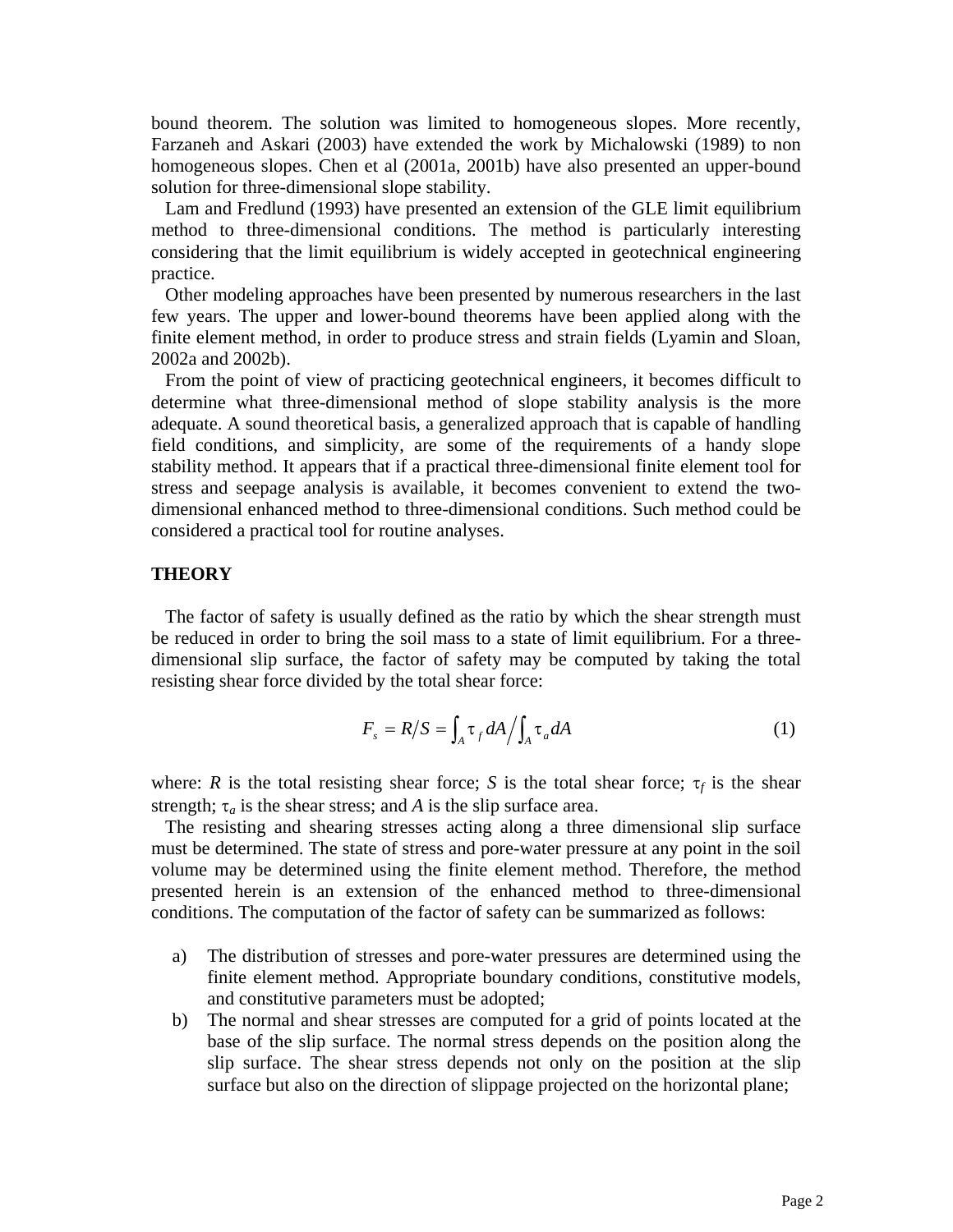c) Integration of the acting and resisting stresses is performed along the slip surface area.

 Spherical and ellipsoidal slip surface shapes have been implemented and tested herein. The shape and position of a spherical slip surface are defined as follows:

$$
z = z_{0s} - \sqrt{r_s^2 - (x - x_{0s})^2 - (y - y_{0s})^2}
$$
 (2)

where:  $x_{0s}$ ,  $y_{0s}$ , and  $z_{0s}$  are the coordinates of the center of the sphere in the *x*, *y*, and *z* directions; and  $r<sub>s</sub>$  is the radius of the slip surface. Only the bottom half of the sphere is taken by using the minus sign for the square root.

The shape and position of an ellipsoidal slip surface can be defined as follows:

$$
z = z_{0e} - c \sqrt{1 - \frac{[(x - x_{0e})\cos\theta + (y - y_{0e})\sin\theta]^2}{a^2} - \frac{[(y - y_{0e})\cos\theta - (x - x_{0e})\sin\theta]^2}{b^2}} \tag{3}
$$

where:  $x_{0e}$ ,  $y_{0e}$ , and  $z_{0e}$  are the coordinates of the center of the ellipsoid; *a*, *b*, and *c* are the lengths of the semi-axes in the *x*, *y*, and *z* directions; and  $\theta$  gives the orientation of the ellipsoid in the *x*-*y* plane,  $\theta$  being 0 in the *x*-direction and increasing counterclockwise.

 The direction of a plane tangent to any point of the slip surface is defined by the angles its normal makes with *x*, *y*, and *z*. Such direction can be expressed in terms of the direction cosines:

$$
a_{11} = \frac{\partial f}{\partial x} \; ; \; a_{21} = \frac{\partial f}{\partial y} \; ; \; a_{31} = \frac{\partial f}{\partial z} \tag{4}
$$

where: *f* denotes the equation defining the geometric location of the slip surface (Eqs. 2 or 3) and  $||f|| = \sqrt{(\partial f/\partial x)^2 + (\partial f/\partial y)^2 + (\partial f/\partial z)^2}$ . The first index "1" indicates the direction defined by the normal to the surface. The second indexes indicate the *x*, *y*, and *z* directions

For a spherical slip surface, the derivatives are as follows:

$$
\partial f / \partial x = 2(x - x_{0s}) \; \partial f / \partial y = 2(y - y_{0s}) \; \partial f / \partial z = 2(z - z_{0s}) \tag{5}
$$

For an ellipsoidal slip surface, the derivatives are as follows:

$$
\frac{\partial f}{\partial x} = 2[(x - x_{0e})\cos\theta + (y - y_{0e})\sin\theta]\cos\theta/a^2 - 2[(y - y_{0e})\cos\theta - (x - x_{0e})\sin\theta]\sin\theta/b^2
$$
 (6)  

$$
\frac{\partial f}{\partial y} = 2[(x - x_{0e})\cos\theta + (y - y_{0e})\sin\theta]\sin\theta/a^2 + 2[(y - y_{0e})\cos\theta - (x - x_{0e})\sin\theta]\cos\theta/b^2
$$
 (7)  

$$
\frac{\partial f}{\partial z} = 2(z - z_{0e})/c^2
$$
 (8)

 The normal stress acting in a plane tangent to any point of the slip surface is given by the following equation: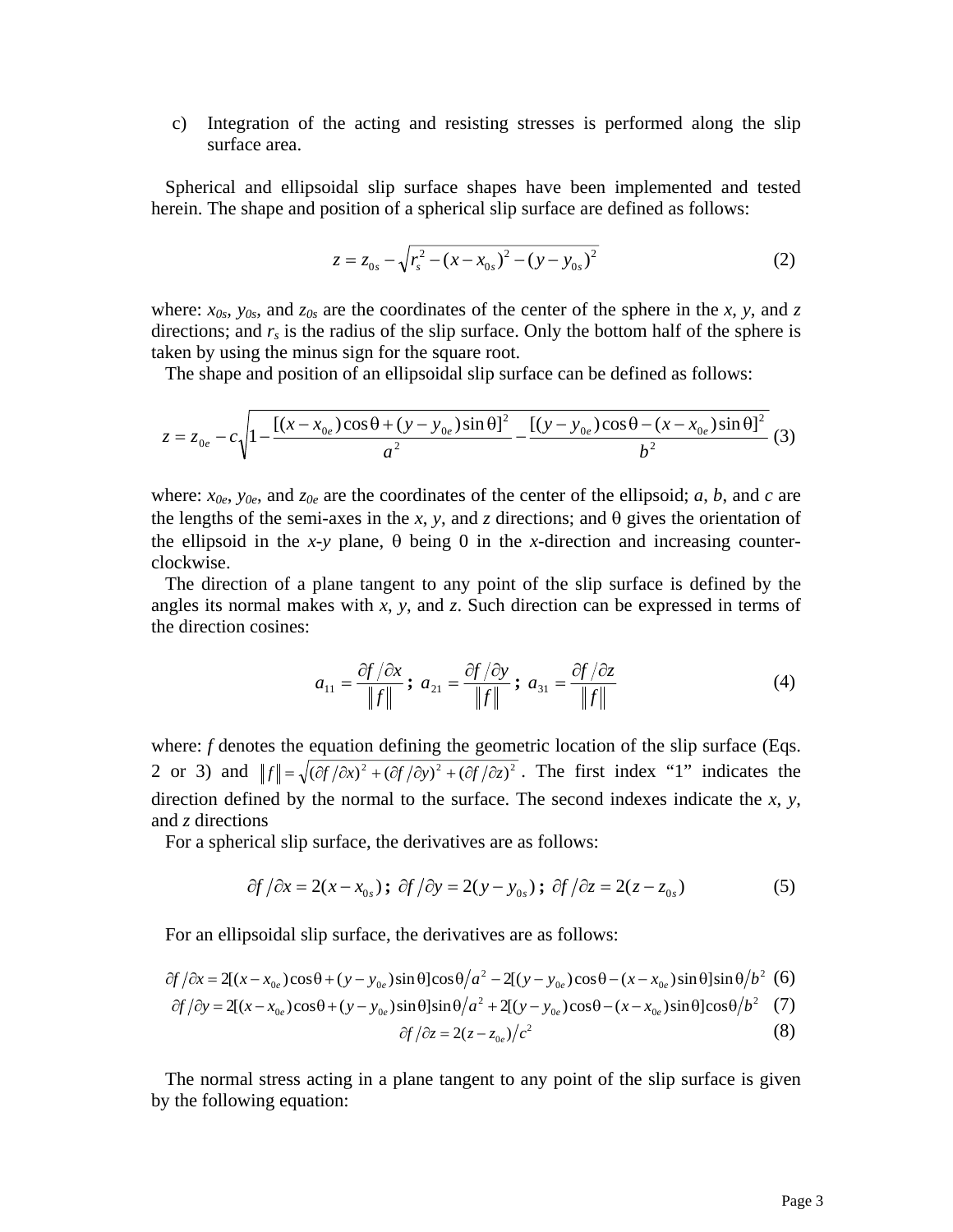$$
\sigma_n = \sigma_x a_{11}^2 + \sigma_y a_{21}^2 + \sigma_z a_{31}^2 + 2\tau_{xx} a_{31} a_{11} + 2\tau_{xx} a_{31} a_{31} + 2\tau_{xx} a_{31} a_{11}
$$
\n(9)

Given the computed  $\sigma_n$ , the shear strength can be calculated using the Mohr-Coulomb criterion for saturated/unsaturated soils:

$$
\tau_f = c' + (\sigma_n - u_a) \tan \phi' + (u_a - u_w) \tan \phi'
$$
 (10)

where: *c*' is the effective cohesion;  $u_a$  is the pore-air pressure;  $\phi$ ' the angle of internal friction;  $u_w$  is the pore-water pressure; and  $\phi^b$  is the angle of friction with respect to changes in matric suction. Equation 10 reduces to the conventional Mohr-Coulomb criterion when the soil becomes saturated.

 In order to compute the acting shear stress, the direction of slippage movement must be known. The direction of the slippage movement may be determined as part of the optimization technique used in the determination of the critical slip surface. The slippage direction may also be adopted. For instance, the slippage movement could be assumed to be given by the average slope face direction.

 The projection of slippage direction in the horizontal plane is given by a unit vector with components in the *x* and *y* direction,  $b_1$  and  $b_2$ . The third component,  $b_3$ , indicates the direction normal to the slip surface and is orthogonal to  $b_1$  and  $b_2$ :

$$
b_3 = (-a_{11}b_1 - a_{21}b_2)/a_{31} \tag{11}
$$

The direction cosines that indicate the slippage direction are as follows:

$$
a_{12} = b_1 / \sqrt{b_1^2 + b_2^2 + b_3^2} \; ; \; a_{22} = b_2 / \sqrt{b_1^2 + b_2^2 + b_3^2} \; ; \; a_{32} = b_3 / \sqrt{b_1^2 + b_2^2 + b_3^2} \quad (12)
$$

 Finally, the shear stress acting at any point and slippage direction at the base of the slip surface is given by the stress state and direction cosines, defined by Eqs. 4 and 12:

$$
\tau_a = \sigma_x a_{11} a_{12} + \sigma_y a_{21} a_{22} + \sigma_z a_{31} a_{32} \n+ \tau_{xy} (a_{11} a_{22} + a_{21} a_{12}) + \tau_{yz} (a_{21} a_{32} + a_{31} a_{22}) + \tau_{zx} (a_{31} a_{12} + a_{11} a_{32})
$$
\n(13)

 Finite Element models usually employ procedures based on stresses that are computed at the integration points. Therefore, in order to compute the normal and shear stress at any point at the base of a given slip surface, the state of stress determined at the integration points must be used. If necessary, these stresses can be extrapolated to the nodes using simple mapping techniques.

 The procedure presented above must be employed for each trial slip surface established during the optimization analysis. Several optimization techniques are available for the determination of the critical slip surface. This paper will not deal with these procedures. Instead, the computation of the factor of safety of three-dimensional slip surfaces with known shape and position is presented.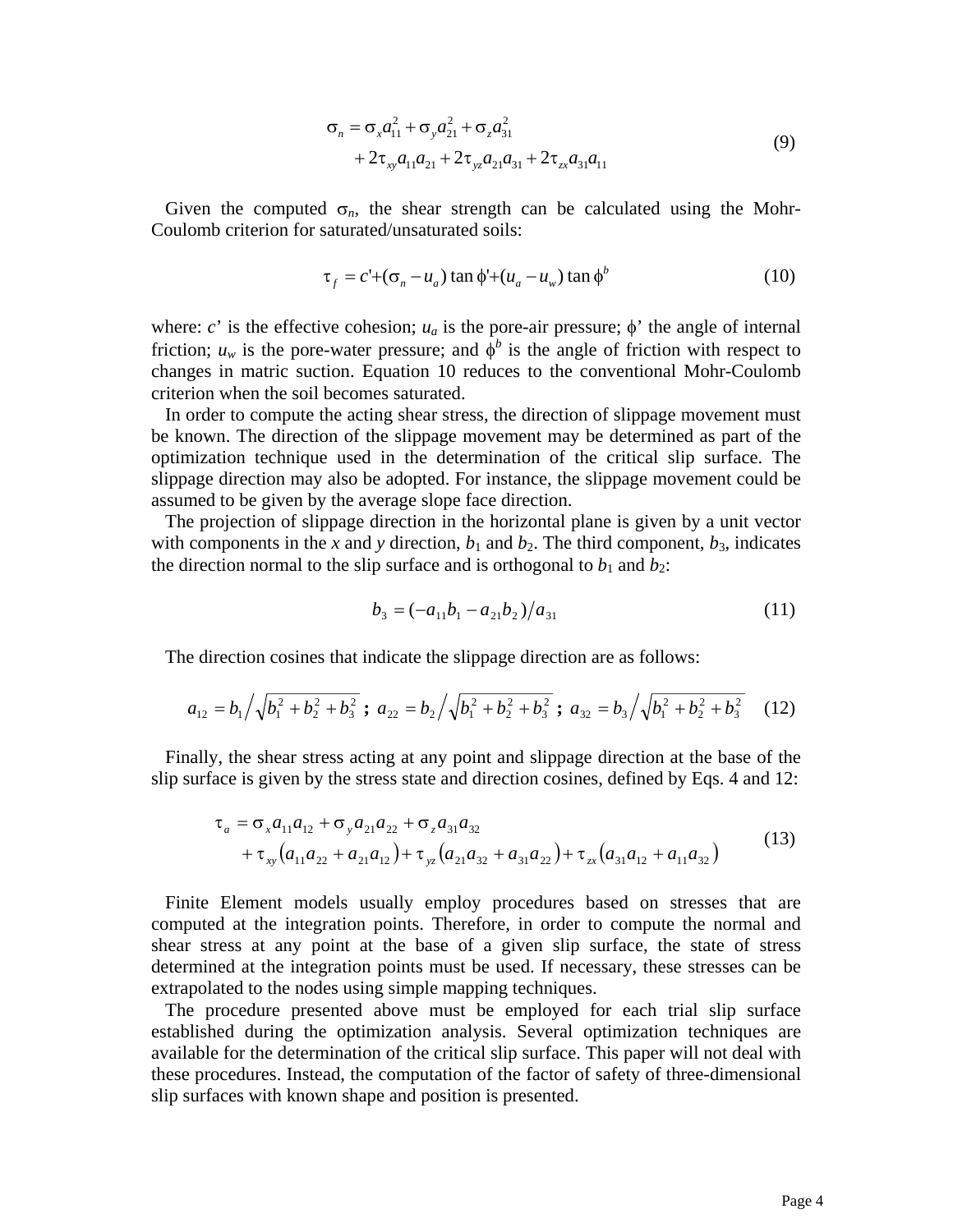### **ANALYSIS OF BENCHMARK PROBLEMS**

 There are few numerical modeling tools available that are capable of performing three-dimensional analysis. Most of the available tools are not practical and efficient enough for routine use. The analyses presented herein were performed using the software SVOffice 2006 (SoilVision Systems Ltd., 2007). The formulation presented above was programmed using FlexPDE (PDE Solution Inc., 2007), a general purpose partial differential equation solver. For the benchmark analyses presented herein, problem setup time was less than 15 minutes. The computation work usually took less than 5 minutes on a Core 2 Duo processor running at 2 GHz, with 1 Gb or RAM.

 Two benchmark problems have been selected for the verification of the threedimensional slope stability analysis solution. The first problem corresponds to a simple and symmetric cohesive slope. The second problem corresponds to an asymmetric slope with friction and cohesion. Both problems have been frequently presented in the research literature for benchmark purposes.

#### *Symmetric Cohesive Slope*

 Figure 1a presents the first benchmark problem. A spherical slip surface is employed. The simple geometry, boundary conditions and soil properties allowed for the development of analytical solutions. Baligh and Azzouz (1975) and Gens et al. (1988) present two different solutions. Hungr et al. (1989), Lam and Fredlund (1993) and Chen et al. (2001) have also analyzed this problem.

 The parameters adopted herein for the stress analysis where as follows: a Young Modulus of 3500 kPa; Poisson's ratio that varied from 0.1 to 0.49; total cohesion of 0.1 kPa, friction angle equal to zero; pore-water pressure equal to zero; and unit weight of 1 kN/ $m^3$ .

 Figure 1b presents the distribution of vertical stresses throughout the slope and at the base of the slip surface. The simple geometry and absence of external loads results in smooth contours for the distribution of stresses.

 Table 1 presents the results of the analysis along with the factors of safety obtained by other researchers using different methods of analysis. It can observed that similar results where obtained when comparing the numbers provided by all authors. The factor of safety obtained previously ranges from 1.386 to 1.422. The GLE method (Lam and Fredlund, 1993) provided a factor of safety of 1.402 when using a relatively small number of columns, 540. The three-dimensional enhance method used herein provides factors of safety near 1.4. However, the results depend on the value of Poisson's ratio. Values of factor of safety as high as 1.438 were obtained when increasing Poisson's ratio near its maximum theoretical value of 0.5.

 A variation of 0.05 in the factor of safety was obtained when subjecting the analysis to extreme variations in the number of nodes. The number of nodes was varied from approximately 5,000 to up to 300,000. The size of the problem domain could also affect the results if the boundaries are too close to the slip surface. Increasing of the problem size did not result in significant changes in the factor of safety (less than 2% of variation). Therefore, the original domain size, presented in Fig. 1, was deemed adequate.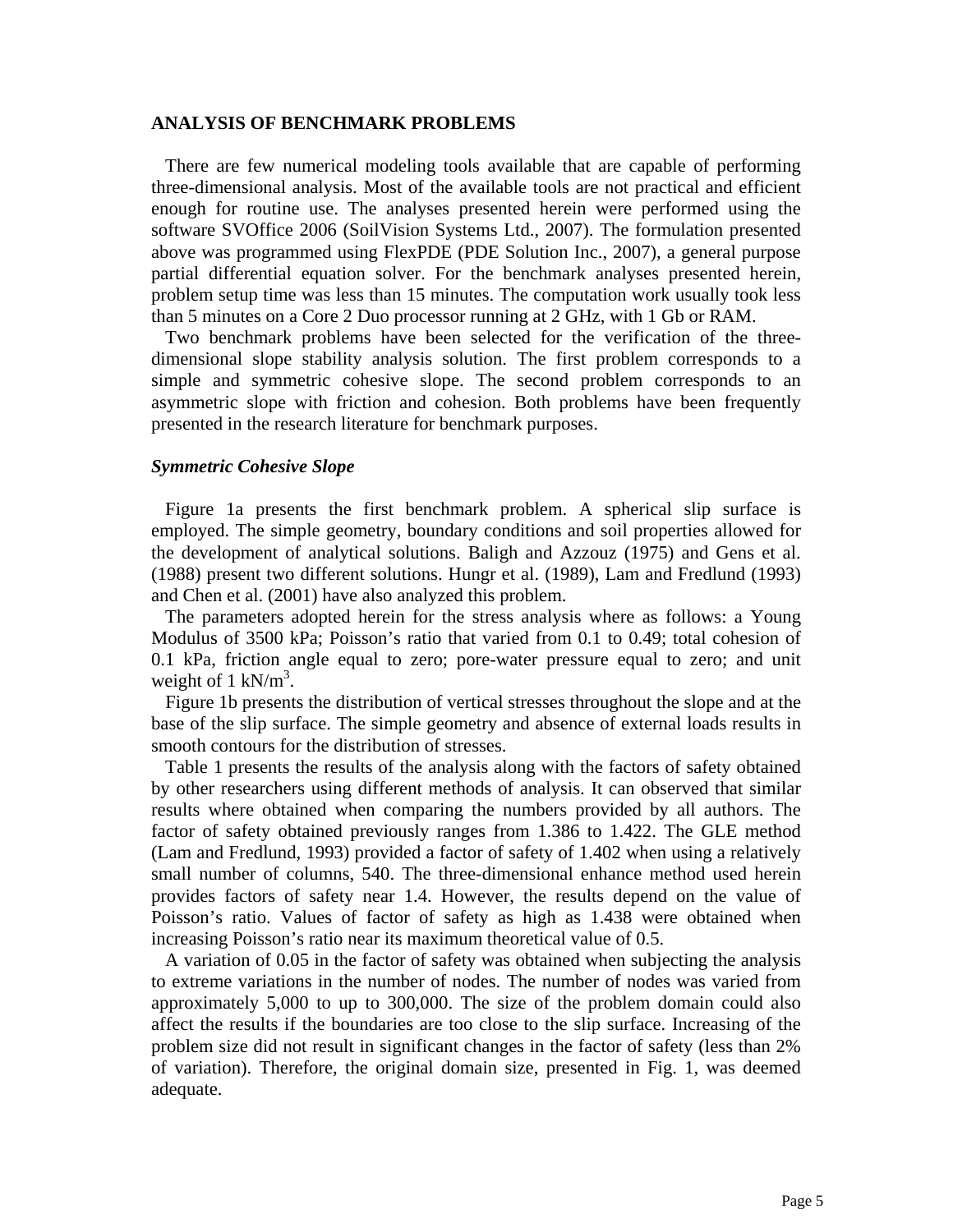

**FIG. 1. Benchmark problem 1 - homogeneous cohesive slope with spherical slip surface: (a) geometry and boundary conditions; and (b) vertical stresses.** 

| Reference                             | Method of analysis                     | $F_s$ 3-D |
|---------------------------------------|----------------------------------------|-----------|
| Baligh and Azzouz (1975)              | Analytical solution                    | 1.402     |
| Gens et. al. (1988)                   | Analytical solution                    | 1.402     |
| Hungr et. al. (1989)                  | Method of slices (Bishop's simplified) | 1.422     |
| Lam and Fredlund (1993), 540 columns  | Method of slices (GLE)                 | 1.402     |
| Lam and Fredlund (1993), 1200 columns | Method of slices (GLE)                 | 1.386     |
| Chen et, al. (2001)                   | Upper bound theorem                    | 1.422     |
| This study                            | Poisson's ratio = $0.1$                | 1.396     |
|                                       | Poisson's ratio = $0.2$                | 1.401     |
|                                       | Poisson's ratio = $0.3$                | 1.409     |
|                                       | Poisson's ratio $= 0.4$                | 1.422     |
|                                       | Poisson's ratio = $0.49$               | 1.438     |

**Table 1. Benchmark problem 1: factors of safety obtained by other research and obtained in this study.** 

### *Non-symmetrical slope with friction and cohesion*

 Leshchinsky et al. (1985) have proposed an analytical solution for three-dimensional slope stability problems using the logarithmic spiral. One of the examples presented by Leshchinsky et al. (1985) is re-analyzed herein, using a spherical slip surface approximation. The same problem was also analyzed by Hungr et al. (1989) and Stianson (2006), using different approaches.

 The parameters adopted herein for the stress analysis where as follows: a Young Modulus of 3500 kPa; Poisson's ratio that varied from 0.1 to 0.49. The shear strength and body load parameters of the problem presented by Leshchinsky et al. (1985) are as follows: total cohesion of  $0.116$  kPa; friction angle of  $15^\circ$ ; pore-water pressure equal to zero; and unit weight of  $1 \text{ kN/m}^3$ .

Even though Leshchinsky et al. (1985) have used logarithmic spirals, a spherical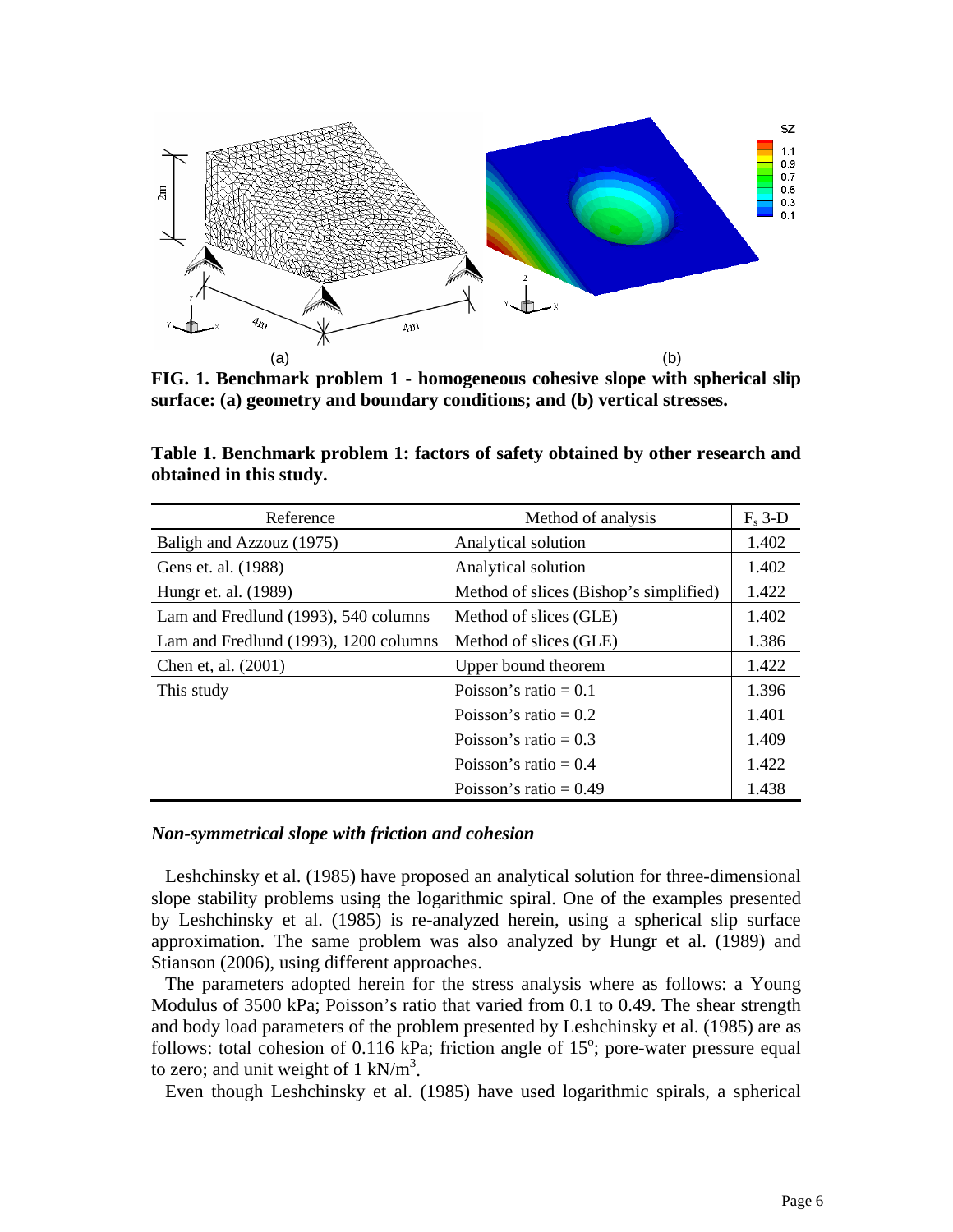shape approximates the shape of the original slip surface fairly well. Figure 2a presents the slip surface adopted herein. The radius and center were adjusted in order to match the original slip surfaces. Subtle differences in the position of the slip surfaces adopted by Hungr et al. (1989) and Stianson (2006) were matched.

 Figure 2b presents the distribution of vertical stresses throughout the slope. Once again, the simple geometry and absence of external loads results in smooth contours for the distribution of stresses.

 Table 2 presents the results obtained by the three previous researchers and those obtained in this study. The differences in factor of safety among the three previous researchers are due to differences in the method of analysis and, more importantly, differences in the position of the slip surfaces obtained. The factors of safety appear to be reasonably close when comparing those obtained by each author and the results presented herein. Poisson's ratio appears to have an effect on the factor of safety. Higher Poisson's ratios result in higher factors of safety.

# **CONCLUSIONS**

 A practical three-dimensional slope stability approach was presented, using simple finite element stress and seepage analyses. Benchmark problems were presented in order to verify the accuracy of the proposed method. Close agreement was observed when comparing the results obtained herein and those from in the literature. Higher values of Poisson's ratio resulted in higher values of factor of safety.



**FIG. 2. Benchmark problem 2: (a) geometry and slip surface shape matching that of Leshchinsky et al. (1985); and (b) distribution of vertical stresses.** 

| Table 2. Benchmark problem 2: factors of safety obtained by other research and |  |  |  |  |
|--------------------------------------------------------------------------------|--|--|--|--|
| obtained in this study.                                                        |  |  |  |  |

| Reference                 | $Fs3-D$ | This study, Fs 3-D |             |             |       |                          |  |
|---------------------------|---------|--------------------|-------------|-------------|-------|--------------------------|--|
|                           |         | $\mu = 0.1$        | $\mu = 0.2$ | $\mu = 0.3$ |       | $\mu = 0.4$ $\mu = 0.49$ |  |
| Leshchinsky et al. (1985) | 1.250   | 1.209              | 1.221       | 1.234       | 1.246 | 1.258                    |  |
| Hungr et al. (1989)       | 1.230   | 1.239              | 1.247       | 1.256       | .265  | 1,277                    |  |
| Stianson $(2006)$         | 1.410   | 1.354              | .368        | 1.382       | 1.395 | 1,408                    |  |